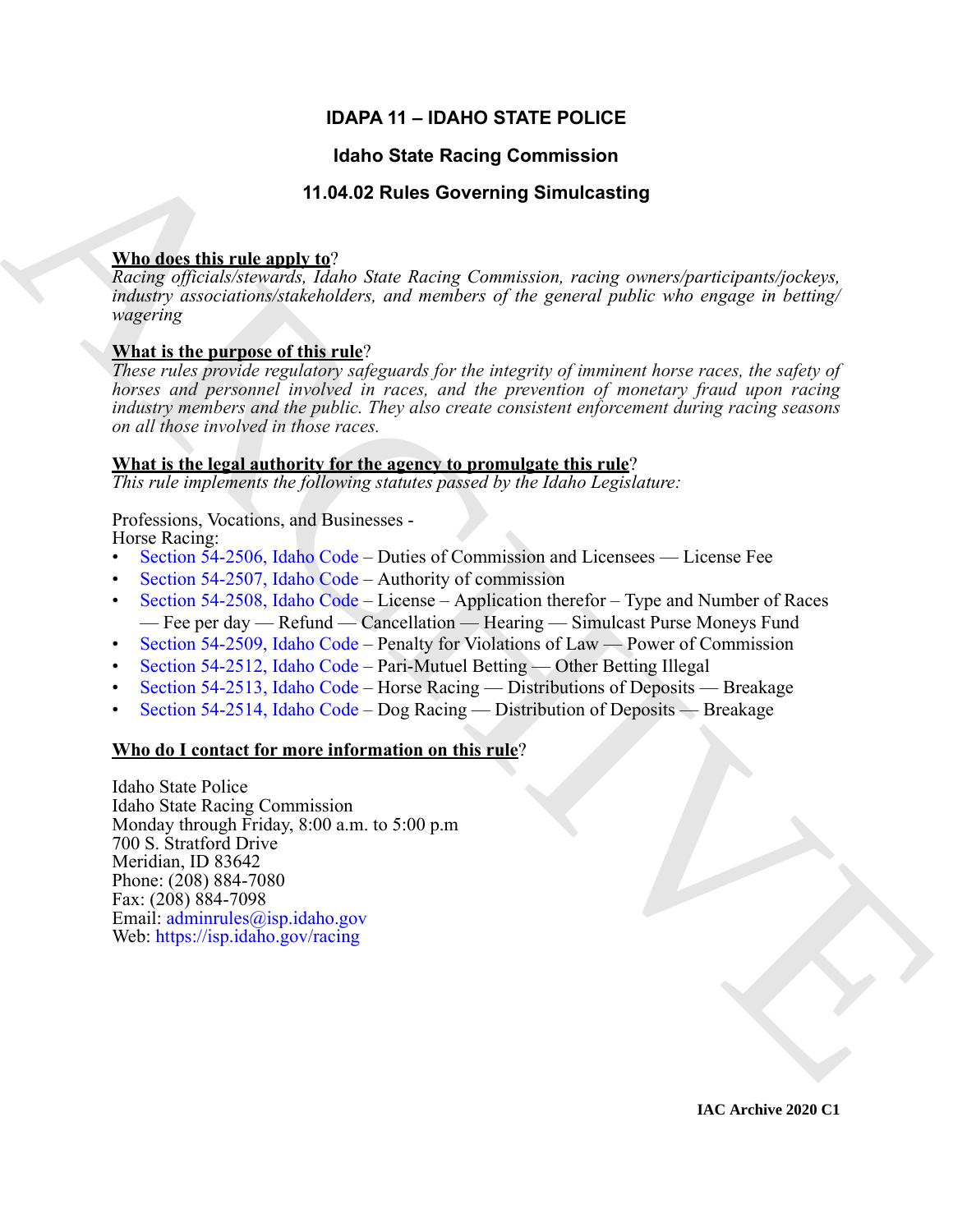# **Table of Contents**

## **IDAPA 11 - IDAHO STATE POLICE, RACING COMMISSION** 11.04.02 - Rules Governing Simulcasting

| 016. Criteria For Approval Of Application For Simulcast Operator. |  |
|-------------------------------------------------------------------|--|
|                                                                   |  |
|                                                                   |  |
|                                                                   |  |
|                                                                   |  |
|                                                                   |  |
|                                                                   |  |
|                                                                   |  |
|                                                                   |  |
|                                                                   |  |
|                                                                   |  |
|                                                                   |  |
|                                                                   |  |
|                                                                   |  |
|                                                                   |  |
|                                                                   |  |
|                                                                   |  |
|                                                                   |  |
| the contract of the contract of the contract of the contract of   |  |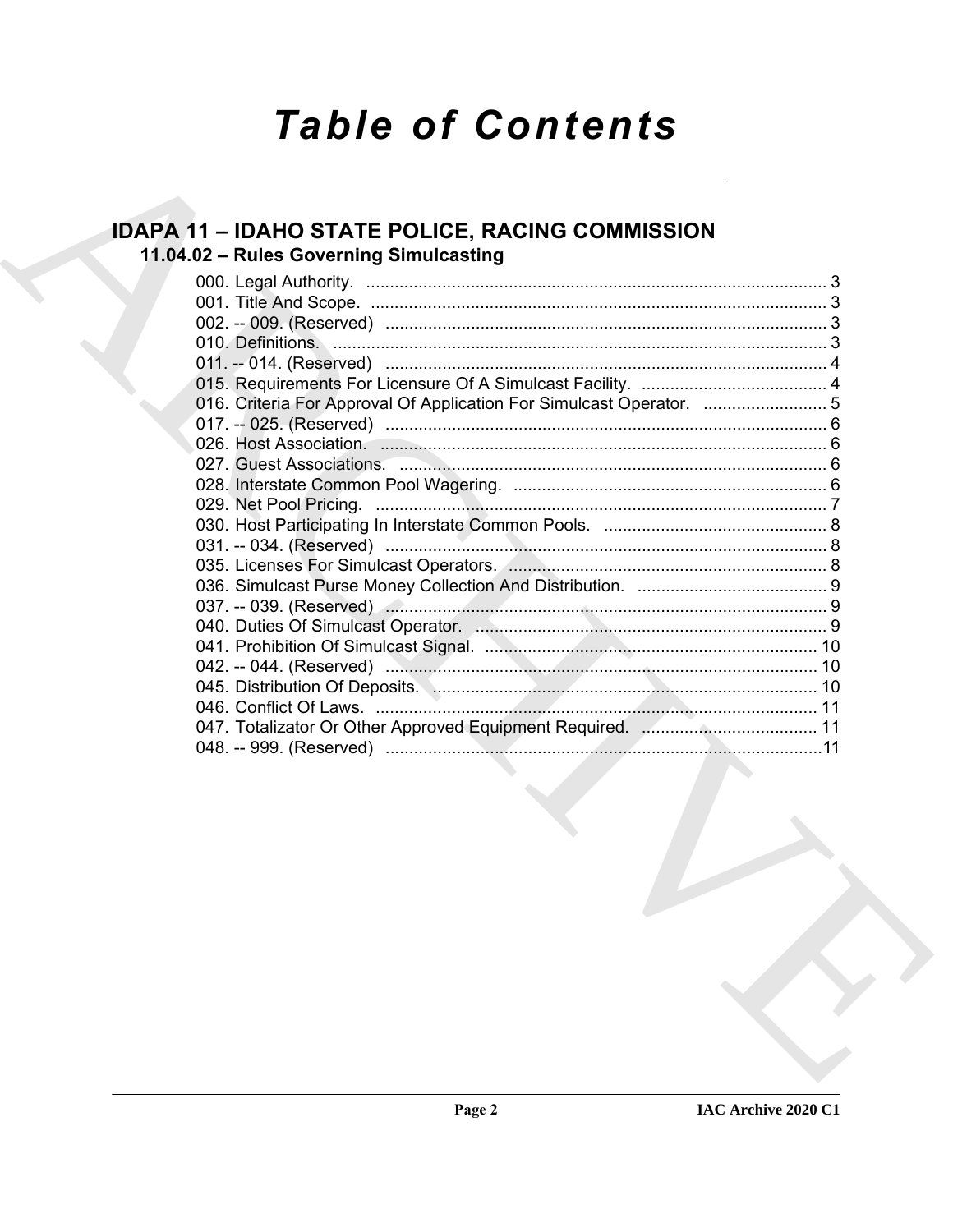## **IDAPA 11 – IDAHO STATE POLICE RACING COMMISSION**

## **11.04.02 – RULES GOVERNING SIMULCASTING**

#### <span id="page-2-19"></span><span id="page-2-2"></span><span id="page-2-1"></span><span id="page-2-0"></span>**000. LEGAL AUTHORITY.**

This chapter is adopted pursuant to the legal authority of Title 54, Chapter 25, Idaho Code. (3-20-20)T

## <span id="page-2-20"></span><span id="page-2-3"></span>**001. TITLE AND SCOPE.**

**01. Title**. These rules are titled IDAPA 11.04.02, "Rules Governing Simulcasting," of the Idaho State Racing Commission. (3-20-20)T

<span id="page-2-6"></span>**02. Scope**. These rules regulate simulcasting within Idaho and all aspects of simulcasting. (3-20-20)T

<span id="page-2-4"></span>**002. -- 009. (RESERVED)**

<span id="page-2-5"></span>**010. DEFINITIONS.**

In addition to the definitions in Title 54, Chapter 25, Idaho Code, the following apply: (3-20-20)T

<span id="page-2-7"></span>**01. Authorized User**. A person authorized by the Racing Commission to receive, decode, and use for legal purposes the encrypted simulcast signal of pari-mutuel events. (3-20-20)T

<span id="page-2-8"></span>**02. Breakage**. The odd cents rounded down to the lowest multiple of ten cents (\$.10) in a positive pool n to the lowest multiple of five cents (\$.05) in a minus pool. (3-20-20) and down to the lowest multiple of five cents  $(\$.05)$  in a minus pool.

**EXAMPLE THE COVERENT CONSUMERS SINCE 25 (WE ART 2001)**<br>
This statistic method in the second method in the second method in the second method in the second method in the second method in the second method in the second me **03. Downlink**. A receiving antenna coupled with an audio-visual signal receiver that is compatible with and capable of receiving simultaneous audio-visual signals or data emanating from a host association. This includes the electronic transfer of received signals from the receiving antenna to TV monitors within the satellite facility. (3-20-20)T facility. (3-20-20)T

<span id="page-2-11"></span><span id="page-2-10"></span><span id="page-2-9"></span>**04. Enclosure, Enclosure-Public**. Includes all enclosed areas of the simulcast wagering facility.

 $(3-20-20)T$ 

**05. Encryption**. The scrambling or other manipulation of the audio-visual signals to mask the original content of the signal and so cause such signals to be indecipherable and unrecognizable to any person receiving such signal. (3-20-20) signal.  $(3-20-20)T$ 

**06. Guest, Guest Association or Simulcast Operator**. A simulcast licensee authorized by the Racing Commission to offer, sell, cash, redeem or exchange pari-mutuel tickets on races being run at a host association.

 $(3-20-20)$ T

<span id="page-2-15"></span><span id="page-2-14"></span><span id="page-2-13"></span><span id="page-2-12"></span>**07. Handle or Gross Handle**. Total amount of money wagered on a race less refunds and cancels.  $(3-20-20)T$ 

**08**. **Horse**. Includes filly, mare, colt, horse or gelding in general; when referring to sex, filly becomes a mare when five (5) years old; a horse is an intact male when five (5) years old or older.  $(3-20-20)T$ 

**09. Host or Host Association**. The racing association conducting a licensed horse racing meeting when it is authorized by the Racing Commission to simulcast its racing program. It may also be considered the sending track which means any track from which simulcast signals originate. (3-20-20) (3-20-20) T

<span id="page-2-16"></span>**10**. **Hub**. A facility that acts as an intermediary between pari-mutuel wagering facilities for the transmission of wagering data and that is responsible for generating all reports necessary for the reconciliation of payments. (3-20-20)T

<span id="page-2-17"></span>**11. Intrastate Simulcasting Wagering**. Pari-mutuel wagering at an Idaho guest association on Idaho horse racing events run at an Idaho host association.

<span id="page-2-18"></span>**12**. **Racing Association**. Any person licensed by the Racing Commission to conduct a race meet and pari-mutuel wagering.

**Section 000 Page 3**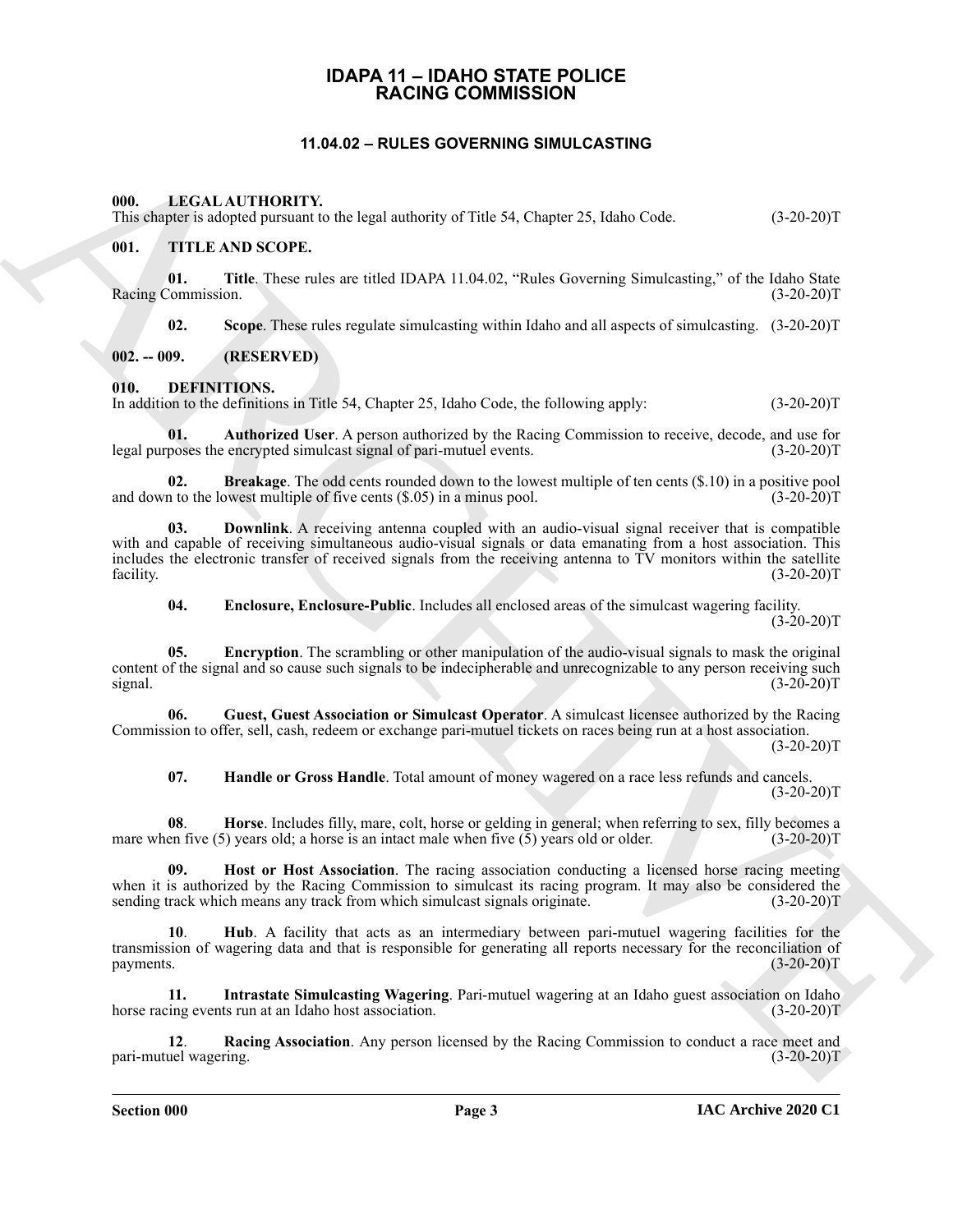**13. Simulcast Facility**. The physical premises, structure and equipment utilized by a guest or host association for conducting pari-mutuel wagering on horse racing events and permitted pari-mutuel events. Such facility must be a part of the license granted to the guest or host association. (3-20-20) facility must be a part of the license granted to the guest or host association.

## <span id="page-3-4"></span><span id="page-3-3"></span>**14. Simulcast Service Supplier**. (3-20-20)T

**a.** A person engaged in providing service, supplies or equipment necessary to the operation of intrastate, interstate or out-of-state simulcast wagering for use by a host association, guest association, simulcast operator, or authorized user, including pari-mutuel wagering terminals, uplink, downlink, television receivers and related equipment.

**b.** It does not include persons authorized by the Federal Communications Commission to provide telephone service or space segment time on satellite transponders. (3-20-20)T

<span id="page-3-2"></span>**15. Satellite Transponder, Transponder**. Leased space segment time of an earth-orbit ication satellite. (3-20-20)T communication satellite.

**16**. **Take or Takeout**. Money deducted from mutuel pools that is shared by the track and local and state governing bodies in the form of a tax. (3-20-20)T

<span id="page-3-8"></span><span id="page-3-7"></span><span id="page-3-6"></span><span id="page-3-5"></span>**17. Terminal**. The device connected to the pari-mutuel system used to place wagers. (3-20-20)T

**18**. **Totalizator**. A computer that, directly or indirectly through one (1) or more other totalizators, receives pari-mutuel wagering information, calculates pay-offs for winning tickets and generates reports with respect to such information, and may refer to the linked computers of the hub and the track. (3-20-20) to such information, and may refer to the linked computers of the hub and the track.

**19. Uplink**. An earth station broadcasting facility, whether mobile or fixed, which is used to transmit audio-visual signals or data on Federal Communication Commission-controlled frequencies, and includes any electronic transfer of the audio-visual signals from within the racing enclosure to the location of the transmitter at the uplink.  $(3-20-20)T$ 

## <span id="page-3-0"></span>**011. -- 014. (RESERVED)**

## <span id="page-3-12"></span><span id="page-3-9"></span><span id="page-3-1"></span>**015. REQUIREMENTS FOR LICENSURE OF A SIMULCAST FACILITY.**

**01. General**. Any racing association or simulcast operator authorized under these rules to conduct parimutuel wagering who desires to display the simulcast of pari-mutuel events on which pari-mutuel betting will be permitted, in the manner and subject to the conditions provided for under these rules, may apply to the Racing Commission for a license. (3-20-20) Commission for a license.

**02. Application for License**. The application for a license must be in such form as may be prescribed by the Racing Commission and contain such information or other material or evidence as the Racing Commission may require. (3-20-20) may require.

<span id="page-3-11"></span><span id="page-3-10"></span>**03. Daily Simulcast License Fee**. The fee for such license is based upon the weekly handle.

 $(3-20-20)T$ 

Reader Police Number (as a contribute of the state of the state of the state of the state of the state of the state of the state of the state of the state of the state of the state of the state of the state of the state o **a.** If the handle is greater than thirty thousand dollars (\$30,000), the fee will be one hundred dollars (\$100) per day of simulcast operation payable by the licensee to the Racing Commission. Seventy-five dollars (\$75) of this fee will be paid to the Idaho State Racing Commission and twenty-five (\$25) will be deposited in the Public School Income Fund. (3-20-20)T

**b.** If the weekly handle is at least fifteen thousand dollars (\$15,000), but less than thirty thousand dollars (\$30,000), the fee will be fifty dollars (\$50) per day of simulcast operation payable by the licensee to the Racing Commission. Twenty-five dollars (\$25) of this fee will be deposited in the Public School Income Fund and twenty-five dollars (\$25) will be paid to the Idaho State Racing Commission. (3-20-20)T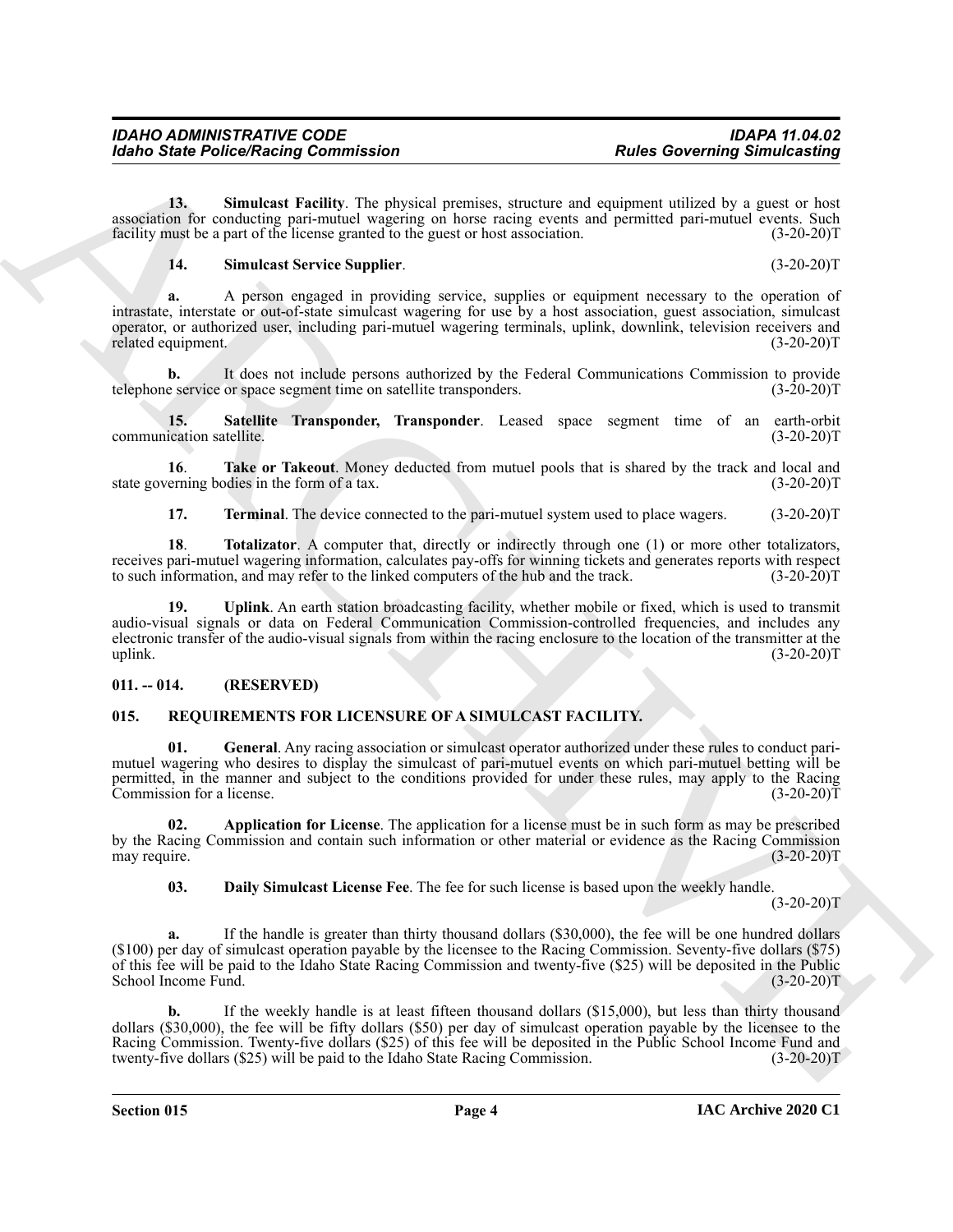<span id="page-4-5"></span>

| The number of simulcast races to be displayed; | $(3-20-20)T$ |
|------------------------------------------------|--------------|
|                                                |              |

- iv. The level of anticipated wagering activity; (3-20-20)T
- v. The source and amount of revenues expected from other than pari-mutuel wagering; (3-20-20)T

## <span id="page-4-4"></span><span id="page-4-3"></span><span id="page-4-2"></span><span id="page-4-1"></span><span id="page-4-0"></span>**016. CRITERIA FOR APPROVAL OF APPLICATION FOR SIMULCAST OPERATOR.**

|                               | <b>Idaho State Police/Racing Commission</b>                                                                                                                                                                                                                                                                       | <b>Rules Governing Simulcasting</b> |
|-------------------------------|-------------------------------------------------------------------------------------------------------------------------------------------------------------------------------------------------------------------------------------------------------------------------------------------------------------------|-------------------------------------|
| $c_{\cdot}$                   | If the weekly handle is less than fifteen thousand dollars (\$15,000), the fee will be twenty-five<br>dollars (\$25) which will be deposited in the Public School Income Fund.                                                                                                                                    | $(3-20-20)T$                        |
| 04.<br>information:           | Review and Approve. Before the Racing Commission grants such license, it will review and<br>approve a plan of operation submitted with a license application including, but not limited to, the following                                                                                                         | $(3-20-20)T$                        |
| a.                            | A feasibility study denoting the revenue earnings expected from the simulcast facility and the costs<br>expected to operate such a facility. The feasibility study includes:                                                                                                                                      | $(3-20-20)T$                        |
| i.                            | The number of simulcast races to be displayed;                                                                                                                                                                                                                                                                    | $(3-20-20)T$                        |
| ii.                           | The types of wagering to be offered;                                                                                                                                                                                                                                                                              | $(3-20-20)T$                        |
| iii.                          | The level of attendance expected and the area from which such attendance will be drawn;                                                                                                                                                                                                                           | $(3-20-20)T$                        |
| iv.                           | The level of anticipated wagering activity;                                                                                                                                                                                                                                                                       | $(3-20-20)T$                        |
| V.                            | The source and amount of revenues expected from other than pari-mutuel wagering;                                                                                                                                                                                                                                  | $(3-20-20)T$                        |
| vi.                           | The cost of operating the simulcast facility and the identification of costs to be amortized and the<br>method of amortization of such costs; and                                                                                                                                                                 | $(3-20-20)T$                        |
| vii.                          | The probable impact of the proposed operation on revenues to local government.                                                                                                                                                                                                                                    | $(3-20-20)T$                        |
| b.                            | The security measures to be employed to protect the facility, to control crowds, to safeguard the<br>transmission of wagering data to effectuate common wagering pools.                                                                                                                                           | $(3-20-20)T$                        |
| c.                            | The type of data processing, communication and transmission equipment to be utilized. (3-20-20)T                                                                                                                                                                                                                  |                                     |
| d.                            | The description of the management groups responsible for the operation of the simulcast facility.                                                                                                                                                                                                                 | $(3-20-20)T$                        |
|                               | The system of accounts to maintain a separate record of revenues collected by the simulcast facility,<br>the distribution of such revenues and the accounting of costs relative to the simulcast operation.                                                                                                       | $(3-20-20)T$                        |
| f.                            | The location of the facility and a written confirmation from appropriate local officials that the<br>location of such facility and the number of patrons expected to occupy such facility are in compliance with all<br>applicable local ordinances, along with approval by appropriate county or city officials. | $(3-20-20)T$                        |
| 016.<br>simulcast operator.   | <b>CRITERIA FOR APPROVAL OF APPLICATION FOR SIMULCAST OPERATOR.</b><br>The Racing Commission uses the following decisional criteria in the approval or disapproval of an application for                                                                                                                          | $(3-20-20)T$                        |
| 01.                           | General Benefit to the State. The operator's general benefit to the state of Idaho.                                                                                                                                                                                                                               | $(3-20-20)T$                        |
| 02.<br>horse racing industry. | General Benefit to Horse Racing Industry. The operator's general benefit to the state of Idaho's                                                                                                                                                                                                                  | $(3-20-20)T$                        |
| 03.                           | <b>Operator's Integrity</b> . The operator's integrity, including:                                                                                                                                                                                                                                                | $(3-20-20)T$                        |
|                               | Individual and corporate conduct;                                                                                                                                                                                                                                                                                 | $(3-20-20)T$                        |
| a.                            |                                                                                                                                                                                                                                                                                                                   |                                     |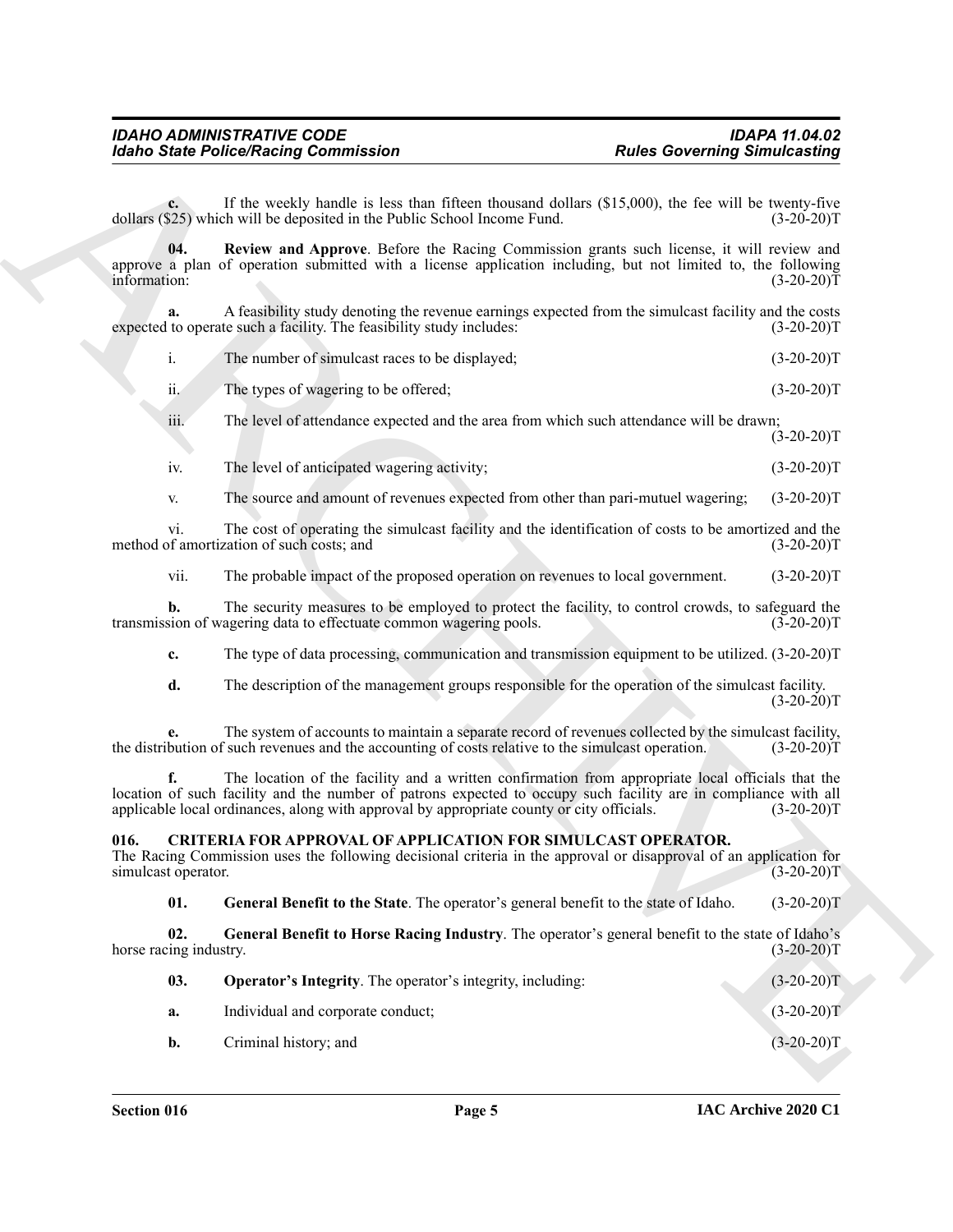## <span id="page-5-5"></span>*IDAHO ADMINISTRATIVE CODE IDAPA 11.04.02 Idaho State Police/Racing Commission*

| <b>Idaho State Police/Racing Commission</b>                                                                                                                                                                                                                                                                                                                          | <b>Rules Governing Simulcasting</b> |
|----------------------------------------------------------------------------------------------------------------------------------------------------------------------------------------------------------------------------------------------------------------------------------------------------------------------------------------------------------------------|-------------------------------------|
| Betting and gaming industry conduct.<br>c.                                                                                                                                                                                                                                                                                                                           | $(3-20-20)T$                        |
| 04.<br><b>Operator's Credibility.</b> The operator's credibility, including:                                                                                                                                                                                                                                                                                         | $(3-20-20)T$                        |
| Accuracy of a feasibility study; and<br>a.                                                                                                                                                                                                                                                                                                                           | $(3-20-20)T$                        |
| Experience and expertise of the operator in the simulcast industry.<br>b.                                                                                                                                                                                                                                                                                            | $(3-20-20)T$                        |
| 05.<br>Financial Stability. The operator's financial stability.                                                                                                                                                                                                                                                                                                      | $(3-20-20)T$                        |
| (RESERVED)<br>$017. - 025.$                                                                                                                                                                                                                                                                                                                                          |                                     |
| HOST ASSOCIATION.<br>026.                                                                                                                                                                                                                                                                                                                                            |                                     |
| <b>Contract.</b> Subject to Racing Commission approval of a simulcast contract, a host association<br>01.<br>licensed by the Racing Commission may simulcast its horse races to intrastate, interstate and out-of-state authorized<br>users for the purpose of pari-mutuel wagering.                                                                                 | $(3-20-20)T$                        |
| Content. A racing association is responsible for the content of its simulcast and needs to use all<br>02.<br>reasonable effort to present a simulcast that offers the viewers an exemplary depiction of its racing program, a<br>periodic display of wagering information, and continuity programming between horse racing events.                                   | $(3-20-20)T$                        |
| Video. Unless otherwise permitted by the Racing Commission, every simulcast needs to contain in<br>03.<br>its video content a digital display of the actual time of day, the name of the host facility from where it emanates, the<br>number of the horse race being displayed, and the minutes to post.                                                             | $(3-20-20)T$                        |
| Security Controls. As a condition of contract approval, or when deemed necessary by the Racing<br>04.<br>Commission, the host association may be required to provide and maintain security controls, including encryption<br>over its uplink and communications systems.                                                                                             | $(3-20-20)T$                        |
| 027.<br><b>GUEST ASSOCIATIONS.</b>                                                                                                                                                                                                                                                                                                                                   |                                     |
| <b>Contract Approval.</b> Guest racing associations that are licensed by the Racing Commission and<br>01.<br>subject to contract approval by the Racing Commission may receive simulcast races for the purpose of pari-mutuel<br>wagering from one $(1)$ or more host associations.                                                                                  | $(3-20-20)$ T                       |
| Plan for Testing. A plan that is subject to approval by the Racing Commission must be submitted<br>02.<br>by a guest racing association for testing the transmission, encryption and decoding, and data communication to assure<br>proper system function prior to the commencement of each simulcast program or race from a host association.                       | $(3-20-20)T$                        |
| INTERSTATE COMMON POOL WAGERING.<br>028.<br>Subject to contract approval by the Racing Commission, a racing association may participate in common pool<br>wagering by accepting wagers placed in other jurisdictions or by offering wagers on races run in other jurisdictions.<br>Contract approval requirements include, but may not be limited to, the following: | $(3-20-20)T$                        |
| 01.<br>Licensing Requirement. A contract to participate in interstate common pool wagering must<br>include evidence that the authorized user in the other jurisdiction is licensed or otherwise authorized or approved by<br>the pari-mutuel authority or equivalent in that jurisdiction.                                                                           | $(3-20-20)T$                        |
| 02.<br>Pari-Mutuel Systems Requirement. A contract to participate in interstate common pool wagering<br>must:                                                                                                                                                                                                                                                        | $(3-20-20)T$                        |
| Include evidence that the authorized user in the other jurisdiction utilizes a pari-mutuel wagering<br>a.<br>system fully compliant with requirements for totalizator systems used by licensed racing associations in Idaho;                                                                                                                                         | $(3-20-20)T$                        |
|                                                                                                                                                                                                                                                                                                                                                                      |                                     |

## <span id="page-5-11"></span><span id="page-5-10"></span><span id="page-5-9"></span><span id="page-5-4"></span><span id="page-5-1"></span><span id="page-5-0"></span>**026. HOST ASSOCIATION.**

## <span id="page-5-13"></span><span id="page-5-12"></span><span id="page-5-8"></span><span id="page-5-7"></span><span id="page-5-6"></span><span id="page-5-2"></span>**027. GUEST ASSOCIATIONS.**

## <span id="page-5-16"></span><span id="page-5-15"></span><span id="page-5-14"></span><span id="page-5-3"></span>**028. INTERSTATE COMMON POOL WAGERING.**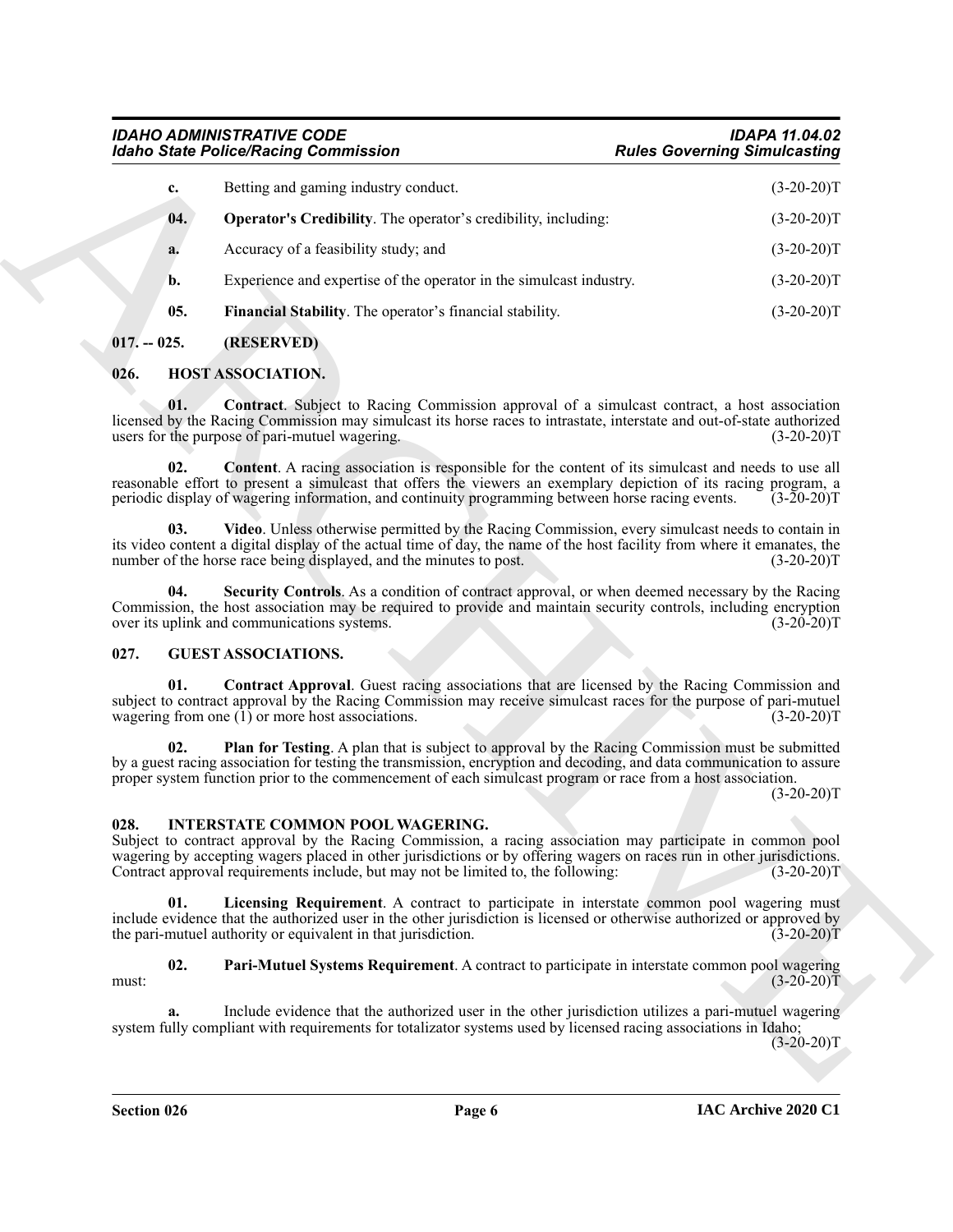#### *IDAHO ADMINISTRATIVE CODE IDAPA 11.04.02 Idaho State Police/Racing Commission*

**b.** Specify the regulatory authority responsible for granting a license to the racing association serving or purposes of aggregation of common pool wagering; (3-20-20) as host for purposes of aggregation of common pool wagering;

Specify the name and location of the racing association that is the host for the common pool, and the individuals and contact information for matters relating to the contract and common pool wagering; and

 $(3-20-20)T$ 

<span id="page-6-1"></span>Specify the name of the totalizator company, location of the totalizator facility utilized to receive wagers and aggregate pools for the purpose of common pool wagering and the individuals and contact information for matters relating to the contract and common pool wagering. (3-20-20)T

For Poince Poince Principal Game Contents and the principal section and the state of the state of the state of the state of the state of the state of the state of the state of the state of the state of the state of the st **03. Access to Reports and Wagering Information Requirement**. A contract to participate in interstate common pool wagering must include evidence that the authorized user in the other jurisdiction will provide full and prompt access to, and cooperation in providing, all reports and information that may be requested by the Racing Commission. This includes wagering transaction data in either a hard copy report or a standard electronic data format acceptable to the Racing Commission. Such requirement apply to all wagering on races run in Idaho and all wagering pools that accept wagers placed from Idaho.

<span id="page-6-2"></span>**Breakage**. The contract must include provisions specifying the distribution of breakage consistent ent for wagers placed in Idaho. (3-20-20) with the requirement for wagers placed in Idaho.

### <span id="page-6-3"></span><span id="page-6-0"></span>**029. NET POOL PRICING.**

<span id="page-6-5"></span>**01. Takeout Rates**. If takeout rates are not the same for all jurisdictions and net pool pricing is utilized, the contract must specify net pool pricing. (3-20-20)T

**a.** Individual wagering transactions are deemed to be made at the point of sale in the state where nless otherwise specified by statute or court ruling. (3-20-20) placed unless otherwise specified by statute or court ruling.

**b.** Any surcharges or withholdings in addition to the takeout may only be applied in the jurisdiction e imposing such surcharges or withholdings. (3-20-20) otherwise imposing such surcharges or withholdings.

**c.** In determining whether to approve an interstate common pool which does not include the host track or which includes races from more than one racing association, the Racing Commission will consider and may approve use of a bet type which is not utilized at the host association, application of a takeout rate not in effect at the live event track, or other factors which are presented to the Racing Commission. (3-20-20)T

**d.** The content and format of the visual display of racing and wagering information at facilities in other jurisdictions where wagering is permitted in the interstate common pool need not be identical to the similar information permitted or required to be displayed under these rules. (3-20-20) information permitted or required to be displayed under these rules.

#### <span id="page-6-4"></span>**02. Guest Participation in Interstate Common Pools**. (3-20-20)T

**a.** The Racing Commission may approve a takeout from the pari-mutuel pools identical to that of isdictions participating in a merged pool. (3-20-20) other jurisdictions participating in a merged pool.

**b.** Rules, either Live or Historic, as established in the host state will apply to the merged pool.  $(3-20-20)T$ 

**c.** The simulcast operator must designate which one of the following procedures it will use if it becomes impossible to successfully merge the corresponding pools into the interstate common pool, and publish their designated procedure in the printed program: (3-20-20)T

Compute payouts in accordance with payout prices that would have been in effect if prices for the calculated without regard to wagers placed elsewhere; or  $(3-20-20)$ pool of bets were calculated without regard to wagers placed elsewhere; or

ii. With permission of the Racing Commission, pay winning tickets at the payout prices at the host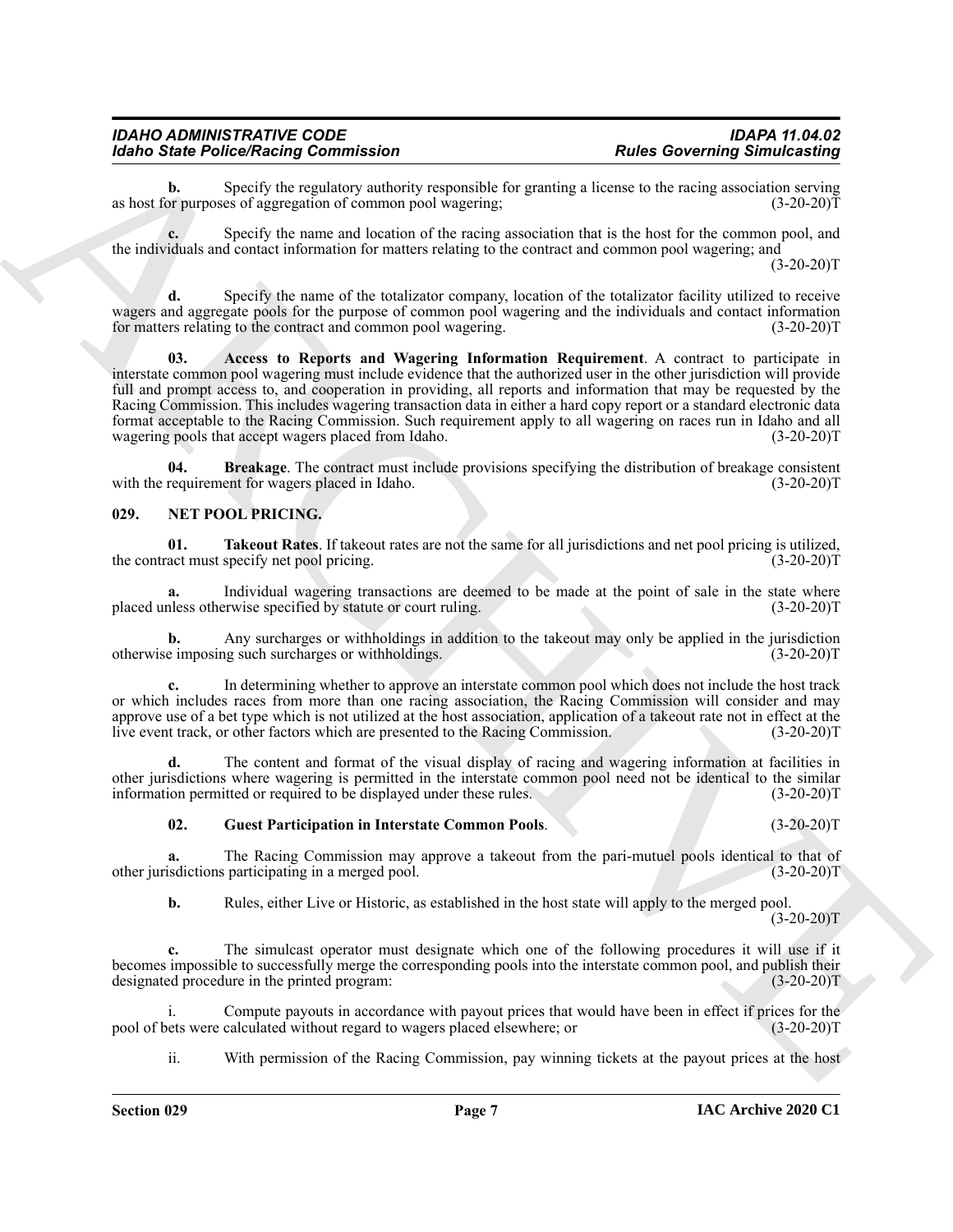## <span id="page-7-5"></span><span id="page-7-4"></span><span id="page-7-3"></span><span id="page-7-0"></span>**030. HOST PARTICIPATING IN INTERSTATE COMMON POOLS.**

## <span id="page-7-1"></span>**031. -- 034. (RESERVED)**

## <span id="page-7-6"></span><span id="page-7-2"></span>**035. LICENSES FOR SIMULCAST OPERATORS.**

<span id="page-7-9"></span><span id="page-7-8"></span><span id="page-7-7"></span>

| 02. | <b>Responsibilities of Applicant.</b> Each applicant must: | $(3-20-20)T$ |
|-----|------------------------------------------------------------|--------------|
|     |                                                            |              |

|                     | <b>Idaho State Police/Racing Commission</b>                                                            | <b>Rules Governing Simulcasting</b>                                                                                                                                                                                                                                                                                                                                                                                                                                                                                                                                                                                                                                                                                |  |
|---------------------|--------------------------------------------------------------------------------------------------------|--------------------------------------------------------------------------------------------------------------------------------------------------------------------------------------------------------------------------------------------------------------------------------------------------------------------------------------------------------------------------------------------------------------------------------------------------------------------------------------------------------------------------------------------------------------------------------------------------------------------------------------------------------------------------------------------------------------------|--|
| track; or           |                                                                                                        | $(3-20-20)T$                                                                                                                                                                                                                                                                                                                                                                                                                                                                                                                                                                                                                                                                                                       |  |
|                     | iii.                                                                                                   | Declare such accepted bets void and make refunds in accordance with the applicable rules.<br>$(3-20-20)T$                                                                                                                                                                                                                                                                                                                                                                                                                                                                                                                                                                                                          |  |
| 030.                | HOST PARTICIPATING IN INTERSTATE COMMON POOLS.                                                         |                                                                                                                                                                                                                                                                                                                                                                                                                                                                                                                                                                                                                                                                                                                    |  |
|                     | 01.<br>interstate common pools unless the Racing Commission has specifically determined otherwise.     | Rules of Racing Established. Rules of racing established for races held in Idaho will also apply to<br>$(3-20-20)T$                                                                                                                                                                                                                                                                                                                                                                                                                                                                                                                                                                                                |  |
| into the host pool. | 02.                                                                                                    | When Impossible to Merge Pools. Any contract for interstate common pools must contain a<br>provision that states that if, for any reason, it becomes impossible to successfully accept placed wagers or to merge<br>corresponding pools into the interstate common pool formed by the pari-mutuel pool host and the Racing<br>Commission's or the pari-mutuel pool host's representative determines that accepting wagers or attempting to effect<br>transfer of pool data from the guest association may endanger the integrity of the pool or the timely processing of<br>payouts, the pari-mutuel pool host will have no liability for guest's wagers or corresponding pools not being accepted<br>$(3-20-20)T$ |  |
| $031. - 034.$       | (RESERVED)                                                                                             |                                                                                                                                                                                                                                                                                                                                                                                                                                                                                                                                                                                                                                                                                                                    |  |
| 035.                | LICENSES FOR SIMULCAST OPERATORS.                                                                      |                                                                                                                                                                                                                                                                                                                                                                                                                                                                                                                                                                                                                                                                                                                    |  |
|                     | 01.<br>revocation of the license for violation of these rules.                                         | License. Every person acting as a simulcast operator within Idaho must procure a license from the<br>Racing Commission and no person will act in the capacity of a simulcast operator without a valid license. Such<br>license may be renewed annually unless the application is denied for any cause that justifies the suspension or<br>$(3-20-20)T$                                                                                                                                                                                                                                                                                                                                                             |  |
|                     | 02.<br>Responsibilities of Applicant. Each applicant must:                                             | $(3-20-20)T$                                                                                                                                                                                                                                                                                                                                                                                                                                                                                                                                                                                                                                                                                                       |  |
| a.                  | Submit a financial statement as required by the Idaho State Racing Commission;                         | $(3-20-20)T$                                                                                                                                                                                                                                                                                                                                                                                                                                                                                                                                                                                                                                                                                                       |  |
|                     | b.<br>to statute, operational costs, salaries, wages, benefits, and related financial obligations; and | Post with the Racing Commission a surety, in the amount and in such form as the Racing<br>Commission may require, that is sufficient to ensure payment of distributable amounts of pari-mutuel pools pursuant<br>$(3-20-20)T$                                                                                                                                                                                                                                                                                                                                                                                                                                                                                      |  |
| c.                  | mutuel wagering operations.                                                                            | Demonstrate experience or adequate knowledge of the conduct of simulcast wagering or pari-<br>$(3-20-20)T$                                                                                                                                                                                                                                                                                                                                                                                                                                                                                                                                                                                                         |  |
|                     | 03.<br>provide the following information:                                                              | Simulcast License Application. The simulcast operator intending to conduct wagering on an out-<br>of-state race must file with the Racing Commission a completed simulcast application. The application will be<br>provided and approved by the Racing Commission. At a minimum the application will require the applicant to<br>$(3-20-20)T$                                                                                                                                                                                                                                                                                                                                                                      |  |
| a.                  | The number of live races projected in the current year;                                                | $(3-20-20)T$                                                                                                                                                                                                                                                                                                                                                                                                                                                                                                                                                                                                                                                                                                       |  |
| b.                  | The number of live races run in the preceding year;                                                    | $(3-20-20)T$                                                                                                                                                                                                                                                                                                                                                                                                                                                                                                                                                                                                                                                                                                       |  |
| c.                  | Documentation that the required bond has been posted;                                                  | $(3-20-20)T$                                                                                                                                                                                                                                                                                                                                                                                                                                                                                                                                                                                                                                                                                                       |  |
| d.                  | Documentation that the appropriate public liability insurance has been obtained;                       | $(3-20-20)T$                                                                                                                                                                                                                                                                                                                                                                                                                                                                                                                                                                                                                                                                                                       |  |
| e.                  | Evidence of approval from the appropriate county or city officials;                                    | $(3-20-20)T$                                                                                                                                                                                                                                                                                                                                                                                                                                                                                                                                                                                                                                                                                                       |  |
| f.                  |                                                                                                        | A signed contract from a local horsemen's group. The horsemen's group must be one that meets the<br>definition of a horsemen's group as defined in Section 54-2502, Idaho Code. The contract cannot conflict with any of<br>the provisions of Sections $3001$ through 3007 of Title 15 of the United States Code or any other federal laws;<br>$(3-20-20)T$                                                                                                                                                                                                                                                                                                                                                        |  |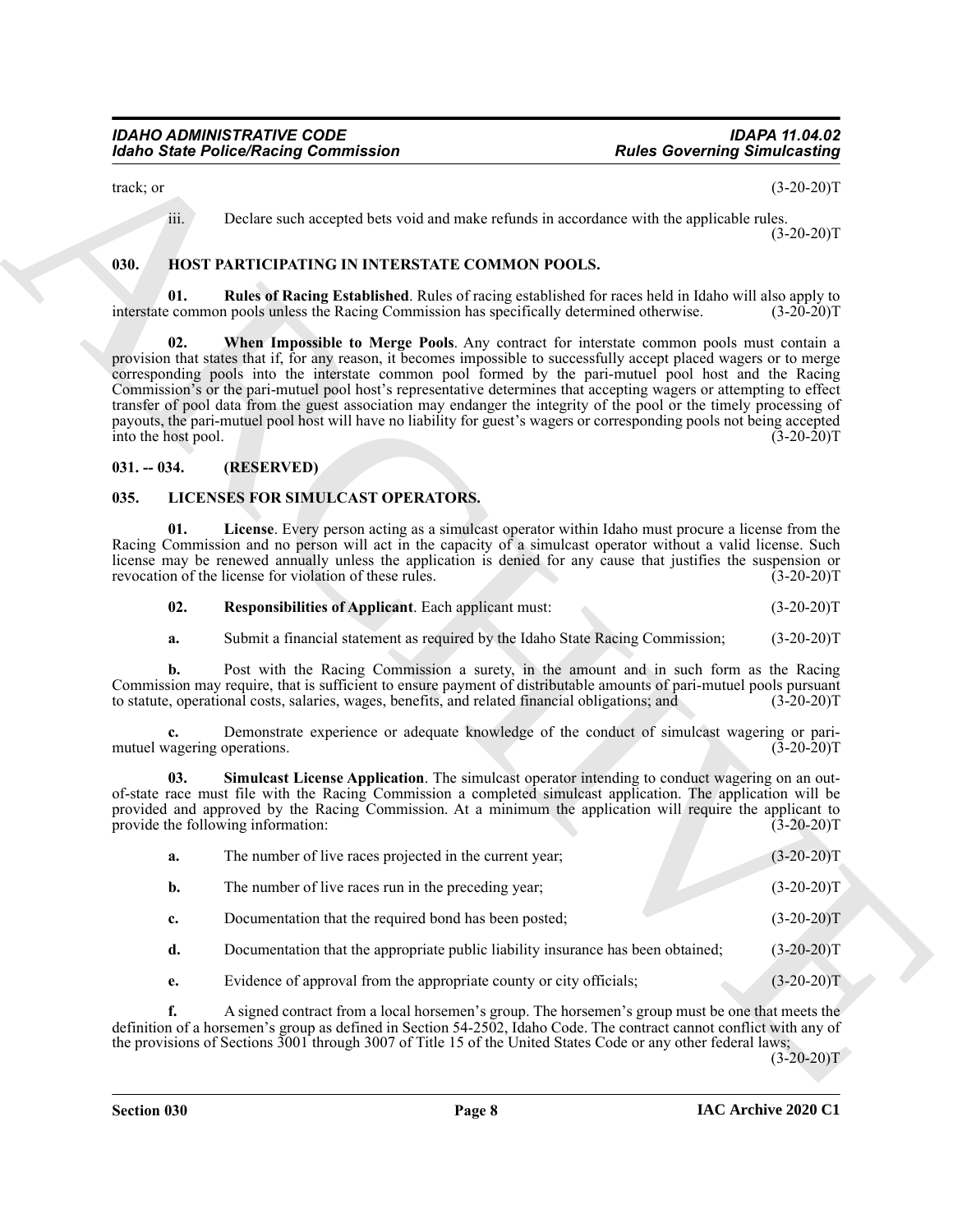**g.** A statement setting forth the date and time it intends to commence accepting wagers on out-of-state race or races; and (3-20-20)T

**h.** Any other written or oral approvals required by the Racing Commission. (3-20-20)T

#### <span id="page-8-7"></span>**04. Restrictions**. (3-20-20)T

**a.** No license will be granted to any person or entity that has failed, refused or neglected to comply with any rule, condition of license, or order of the Racing Commission or its stewards that is reasonably related to its conduct as a simulcast operator. (3-20-20)T

**b.** No license will be granted to any person or entity that has engaged in any activity that is grounds for denial, suspension or revocation of license pursuant to the rules of the Racing Commission or whose general partners, officers, directors, or employees have engaged in any unlawful activity determined to be conduct detrimental to the best interest of horseracing. (3-20-20)T

**c.** Additionally, no license will be granted to a person or entity that has failed, refused or neglected to enter into an agreement with a horsemen's group as defined in Section 54-2502, Idaho Code. (3-20-20)T

<span id="page-8-6"></span>**05.** No Limitation. There will be no limitation as to the number of days a licensee may operate except therwise be provided for within these rules or the Idaho Code.  $(3-20-20)$ as may otherwise be provided for within these rules or the Idaho Code.

## <span id="page-8-8"></span><span id="page-8-0"></span>**036. SIMULCAST PURSE MONEY COLLECTION AND DISTRIBUTION.**

<span id="page-8-10"></span>**01. Designated Purse Monies**. Each simulcast operator licensed by the Racing Commission must remit to the Racing Commission those monies designated by the horsemen's agreement as purse monies. Payment must be made on a timely basis as provided in said agreement which will in no event be greater than thirty (30) days after accrual to the simulcast facility. (3-20-20)T

<span id="page-8-11"></span>**02. Dual Signature Insured Account**. Each horsemen's group signatory to a horsemen's agreement authorizing simulcasting must open and maintain a dual signature insured account, hereinafter called a "purse accumulation account." (3-20-20) accumulation account."

<span id="page-8-12"></span><span id="page-8-9"></span>**03. Deposit into Appropriate Account**. Prior to commencement of the live race meet, the Racing Commission will annually deposit into the appropriate purse accumulation account those funds paid to the Racing Commission by the respective simulcast operator(s). The Racing Commission has the authority to approve more frequent payments, if requested by said horseman's group. (3-20-20)T

For the PolecoPhistophone scale policies and time is interesting the Governing Binnickshing<br>
mass and the scale of the scale of the scale of the scale of the scale of the scale of the scale of the scale of the scale of th **04. Sanctions**. In addition to all available sanctions, any person or licensee who receives monies designated as purse monies as described in these rules, and who violates these rules, can be ordered to pay a monetary penalty as set forth in Section 54-2509(4), Idaho Code, and daily interest accrued thereupon at the rate set by the Idaho State Treasurer. (3-20-20)T

## <span id="page-8-1"></span>**037. -- 039. (RESERVED)**

## <span id="page-8-3"></span><span id="page-8-2"></span>**040. DUTIES OF SIMULCAST OPERATOR.**

**01. General**. A simulcast operator conducts and operates a pari-mutuel wagering system at one (1) or more guest associations on the results of horse races being held or conducted and simulcast from the enclosures of one (1) or more host associations pursuant to its agreement with such guest and host association and with the approval of the Racing Commission. (3-20-20)T

<span id="page-8-5"></span><span id="page-8-4"></span>**02.** Provisions. A simulcast operator must provide: (3-20-20)T

**a.** Adequate transmitting or receiving equipment that does not interfere with the closed circuit TV system of the host association. All equipment must be of acceptable broadcast quality and meet applicable Federal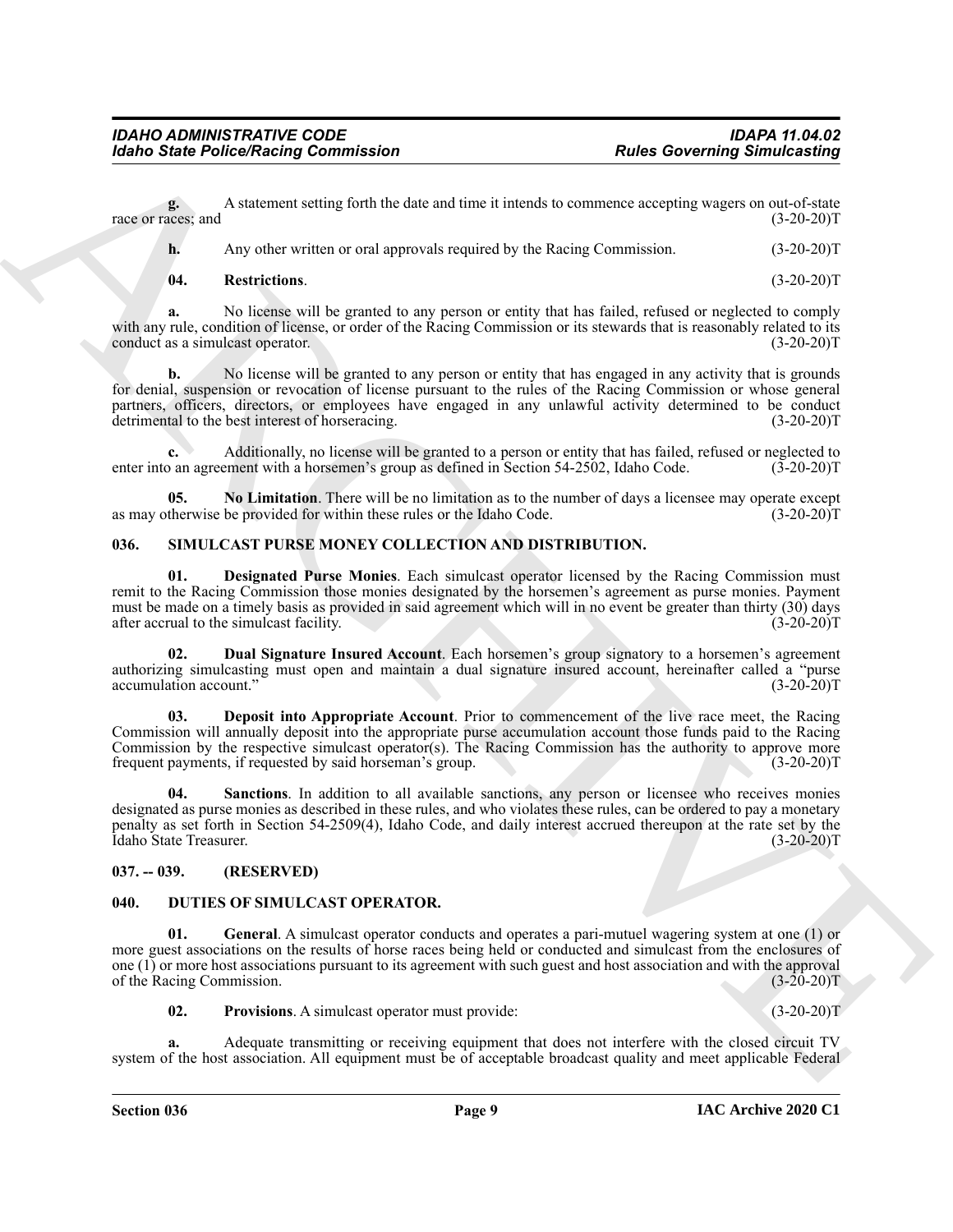#### *IDAHO ADMINISTRATIVE CODE IDAPA 11.04.02 Idaho State Police/Racing Commission*

Communications Commission and Racing Commission rules and orders. Said equipment may include approved microwave transmitters, with appropriate safeguards, as approved by the Racing Commission.

**b.** Pari-mutuel terminals, pari-mutuel odds display, modems or switching units enabling pari-mutuel data transmissions, and data communication between the sending and the receiving racing associations. (3-20-20)T

<span id="page-9-7"></span>**03. Pari-Mutuel Inspector**. The Racing Commission will appoint at least one (1) state pari-mutuel inspector to monitor all approved simulcast facilities and may require additional pari-mutuel inspectors as is reasonably necessary for the protection of the public interest. The state pari-mutuel inspector, as well as a member or members of the Racing Commission, must: (3-20-20)T

**a.** Be given free access to all of the books, papers and records of the simulcast operator's simulcast s during normal business hours. (3-20-20) operations during normal business hours.

**b.** Be empowered to direct the simulcast operator to adopt such rules and to install such methods and systems of operating the mutuel department as may be deemed reasonably necessary so as to ensure compliance with the law and the rules of the Racing Commission. (3-20-20) the law and the rules of the Racing Commission.

More Sink Poince on the Contents of the Contents of the Contents of the Contents of the Contents of the Contents of the Contents of the Contents of the Contents of the Contents of the Contents of the Contents of the Cont **c.** The state pari-mutuel inspector must report to the Racing Commission any failure of the licensee to comply with the provision hereof or any violation of the law or any of the rules of the Racing Commission which may come to his attention, including in his reports, recommendations with respect to the revocation of the licenses of any employee of the simulcast operator for failure to comply with the rules of the Racing Commission, or for fraud, dishonesty, or incompetency. (3-20-20) dishonesty, or incompetency.

<span id="page-9-10"></span>**04.** Video Record. Upon the request of the Racing Commission the simulcast operator must make its to provide the Racing Commission with a copy of the simulcast race requested. (3-20-20) best effort to provide the Racing Commission with a copy of the simulcast race requested.

<span id="page-9-9"></span>**Test Program.** Not less than thirty (30) minutes prior to the commencement of transmission of the racing program for each day or night, the simulcast operator must initiate a test program of its transmitter, encryption and decoding, and data communication to assure proper operation of the system. (3-20-20)T

<span id="page-9-6"></span>**06. Locations Listing**. At the request of any representative of the Racing Commission the Racing Association must provide a listing of all locations within this state enabled to receive the simulcast in decoded forms. Failure to do so is grounds for immediate summary suspension of license and immediate cessation of simulcasting activities. (3-20-20) activities.  $(3-20-20)T$ 

<span id="page-9-8"></span>**07. Security**. The Racing Association must maintain such security controls over its uplink and communications system as directed by the Racing Commission. (3-20-20)T

**08. Filing**. Every simulcast operator at the request of the Racing Commission must file an annual report of its simulcast operations, and an audited balance sheet and income statement prepared according to Generally Accepted Accounting Principles. (3-20-20)T

<span id="page-9-11"></span><span id="page-9-5"></span><span id="page-9-4"></span>**09.** Compliance. The simulcast operator must comply with Section 54-2512, Idaho Code. (3-20-20)T

#### <span id="page-9-0"></span>**041. PROHIBITION OF SIMULCAST SIGNAL.**

Pertaining to the simulcasting of greyhound racing, should substantial, competent evidence of cruelty to or misconduct in the treatment of greyhounds occur at a site under the jurisdiction of another state regulatory agency, the Racing Commission will prohibit the retransmission of any and all simulcast signals until appropriate action has been taken by the other state regulatory agency. (3-20-20) taken by the other state regulatory agency.

#### <span id="page-9-1"></span>**042. -- 044. (RESERVED)**

#### <span id="page-9-3"></span><span id="page-9-2"></span>**045. DISTRIBUTION OF DEPOSITS.**

The Racing Commission will distribute deposits generated by simulcast races in accordance with the provisions of Section 54-2507 and 54-2513, Idaho Code, as applicable. (3-20-20) Section  $54-2507$  and  $54-2513$ , Idaho Code, as applicable.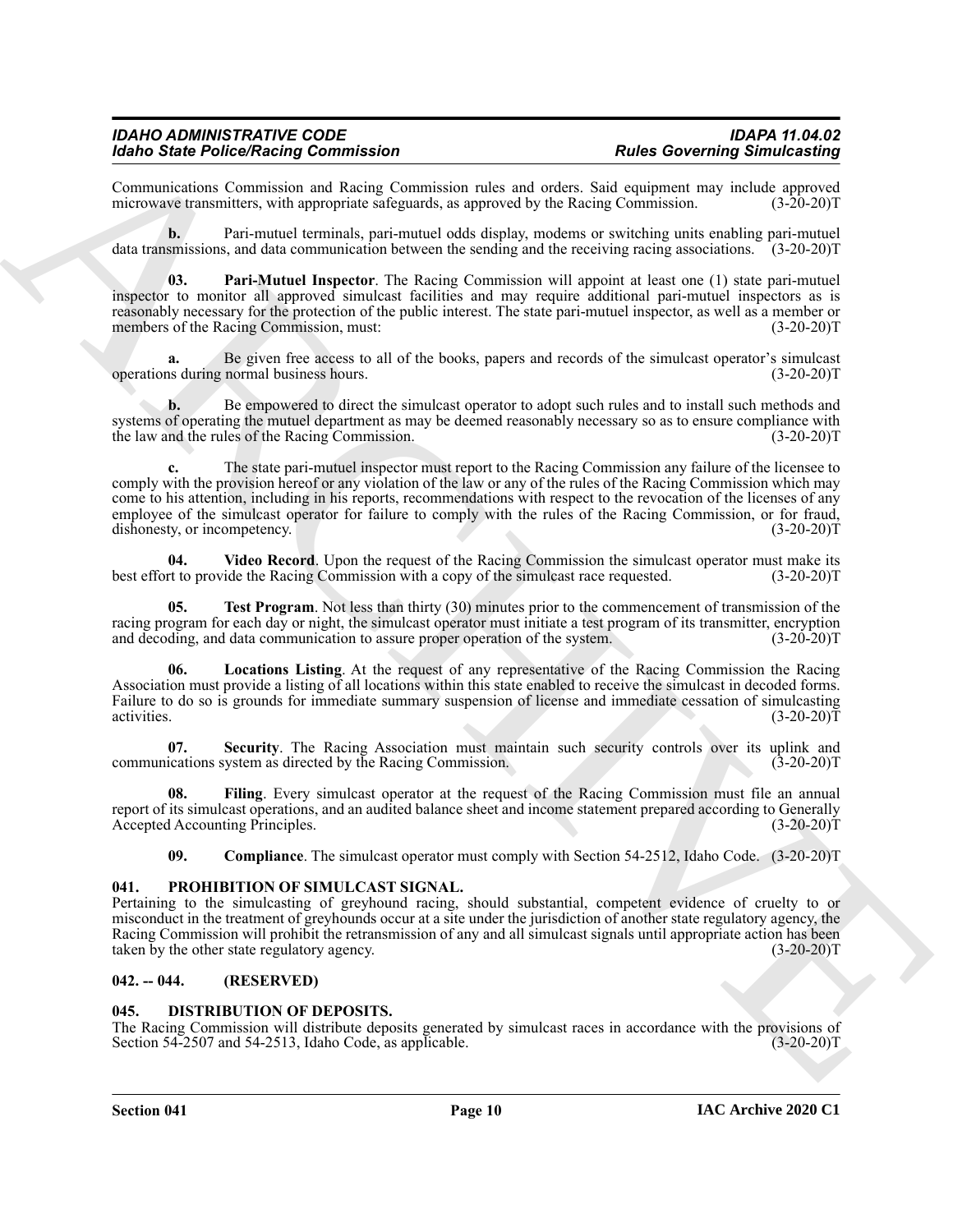### *IDAHO ADMINISTRATIVE CODE IDAPA 11.04.02 Idaho State Police/Racing Commission Rules Governing Simulcasting*

## <span id="page-10-3"></span><span id="page-10-0"></span>**046. CONFLICT OF LAWS.**

In the event of a conflict between the laws of the host track and the laws or rules of the state of Idaho, the laws or rules of the state of Idaho will apply.  $(3-20-20)$ rules of the state of Idaho will apply.

## <span id="page-10-4"></span><span id="page-10-1"></span>**047. TOTALIZATOR OR OTHER APPROVED EQUIPMENT REQUIRED.**

For Since Principal Contents of the Care of the Latitude of the Care Contenting Similarities<br>
Hungaritation of the Care of the Care of the Care of the Care of the Care of the Care of the Care of the Care of the Care of the Pari-mutuel wagering on live horse races may only be conducted through the use of a totalizator or other similar mechanical equipment approved by the Commission. (3-20-20) mechanical equipment approved by the Commission.

<span id="page-10-2"></span>**048. -- 999. (RESERVED)**